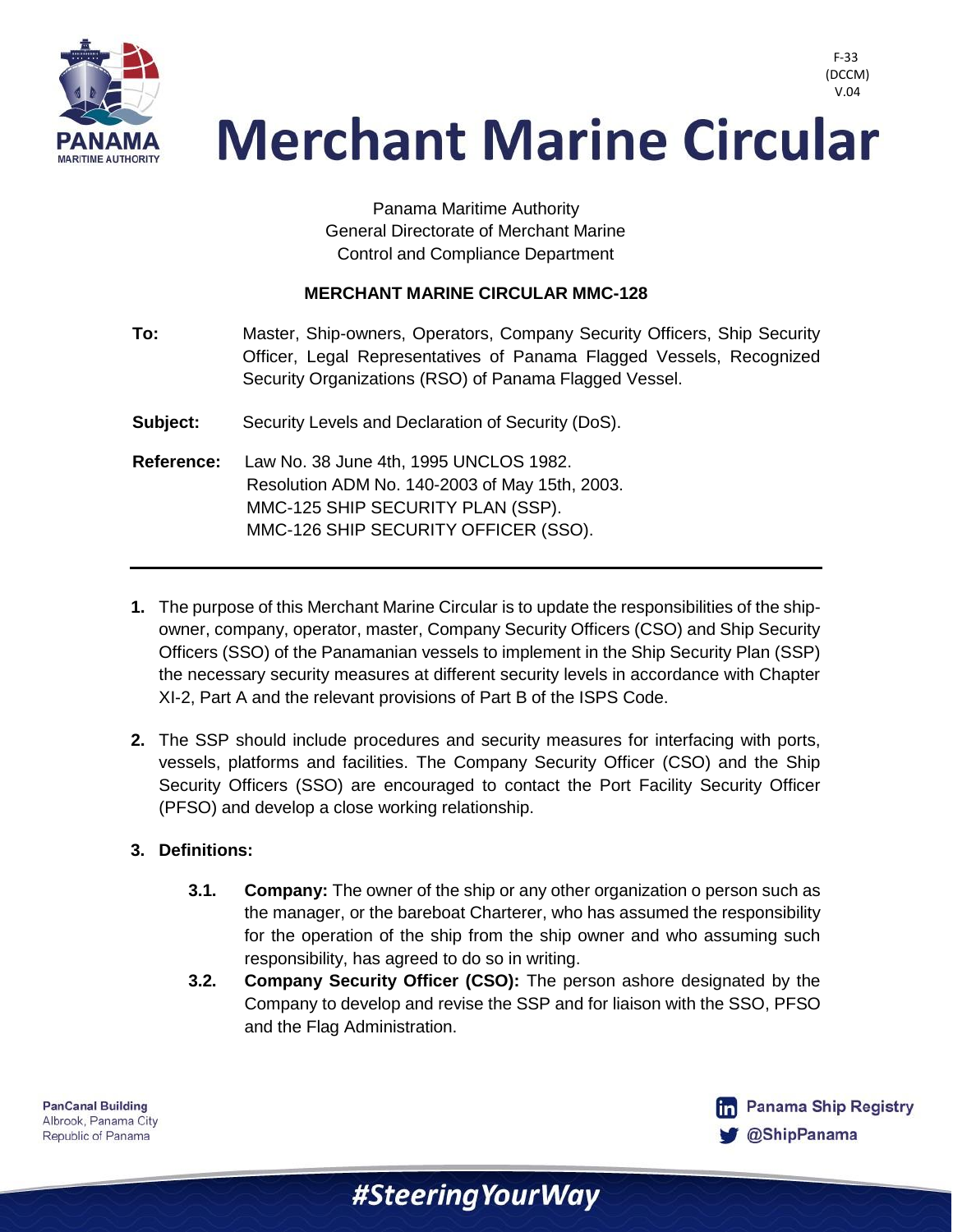

**Merchant Marine Circular** 

- **3.3. Declaration of Security (DoS):** Provides the means to ensure that critical security concerns are properly addressed prior to and during a vessel to facility or vessel to vessel interface.
- **3.4. Port Facility Security Officer (PFSO**): The person at the Port Facility designated by the facility to be responsible for implementation of measures required by the ISPS Code.
- **3.5. Port Facility Security Plan (PFSP):** A plan developed to ensure the application of measures designed to protect the port facility and ships, persons, cargo, cargo transport units and ship's stores within the port facility from the risks of a security incident.
- **3.6. Security Incident:** Any suspicious act or circumstance threatening the security of a ship, including pirates attack or armed robbery against ships.
- **3.7. Security Level:** The qualification of the degree of risk that a security incident will be attempted or will occur.
- **3.8. Security Level 1:** The level for which minimum appropriate protective and preventive security measures shall be maintained at all times.
- **3.9. Security Level 2:** The level for which appropriate additional protective and preventive measures shall be maintained for a period of time as a result of heightened risk of a security incident.
- **3.10. Security Level 3:** The level in which further specific protective and preventive measures shall be maintained for a period of time when a security incident is probable or imminent, although it may not be possible to identify the specific target.
- **3.11. Ship Security Plan (SSP):** A plan developed to ensure the application of measures onboard the ship designed to protect persons onboard, the cargo, cargo transport units, ship's stores or the ship from the risks of a security incident.
- **3.12. Ship Security Officer (SSO):** The person on board the ship accountable to the master, designated by the Company as responsible for the security of the ship, including implementation and maintenance of the SSP and for the liaison with the Company Security officer (CSO) and the Port Facility Security Officer (PFSO).
- **4.** When a Panamanian flagged vessel has a Security Level which is lower to the level established in the next port of call, then the Ship Security Officer will inform of the situation to the CSO and the Security Level of the vessel will proceed to increase to the one established by the Port facility.

#SteeringYourWay

**PanCanal Building** Albrook, Panama City Republic of Panama

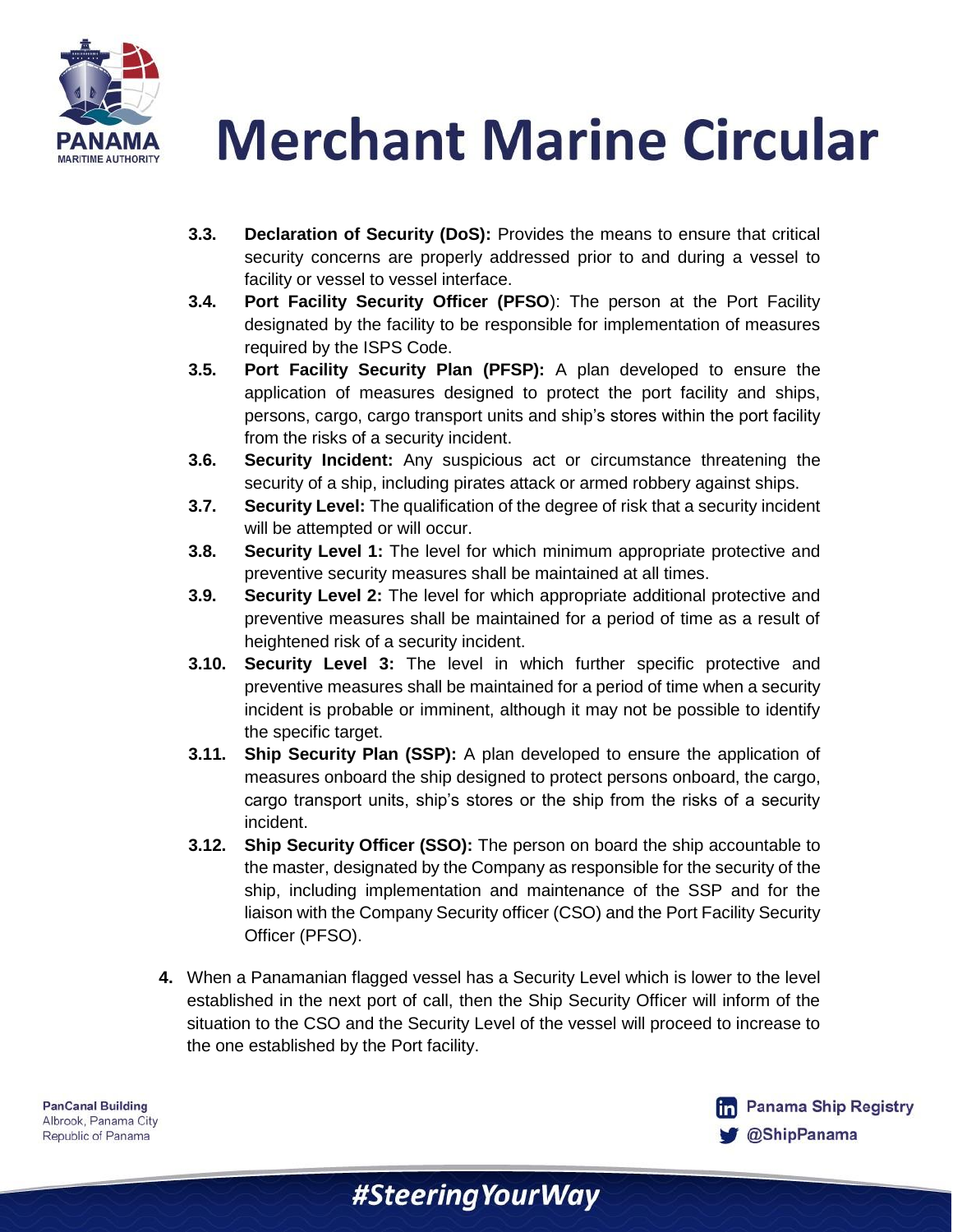

# **Merchant Marine Circular**

- **5.** When a Panama flagged vessel has a Security Level which is higher to the level established in the next port of call, then the SSO and CSO will contact the PFSO and inform him about the situation in order to complete the Declaration of Security (DoS).
- **6.** According to the ISPS Code provisions the Declaration of Security (Dos) has the purpose to ensure an agreement between the ship and the port facility or with other ships with which it interfaces as to the respective security measures each of them will undertake in accordance with the provisions of their respective approved security plans.
- **7.** This Administration encourages all the Companies of Panamanian flagged vessels to complete a Declaration of Security (DoS) when:
	- **7.1.** The ship is operating at a higher security level than the port facility or another ship it is interfacing with.
	- **7.2.** There has been a security threat or security incident involving the ship or involving the port facility, as applicable.
	- **7.3.** The ship is at a port which is not required to have and implement an approved port facility security plan.
	- **7.4.** The ship is conducting ship-to-ship activities with another ship not required to have and implemented an approved security plan.
	- **7.5.** When the Ship Security Plan (SSP) provides any other measures.
- **8.** The Declarations of Security (DoS) shall address the security requirements that could be shared between a port facility and ship (or between ships) and shall state the responsibility for each and shall be acknowledge by the applicable port facility or ship.
- **9.** This Administration recommends all Panama flagged vessels to keep onboard the record of Declarations of Security (DoS) for the period of time indicated in the Ship Security Plan (SSP), or in the procedures of the Company. If this is not duly stated in neither of the mentioned documents, then the Declarations of Security (DoS) must be kept for a period covering at least the previous 10 calls at Port Facilities, which they apply, complete and sign a Security of Declaration and will use the model given in the Appendix of Part B, according to the ISPS Code and Ship Security Plan (SSP) in order to avoid any PSC deficiencies.
- **10.** Any change of security level, or implementation of security measures is to be advised by e-mail to [securitylevel@amp.gob.pa](mailto:securitylevel@amp.gob.pa)

#SteeringYourWay

**PanCanal Building** Albrook, Panama City Republic of Panama